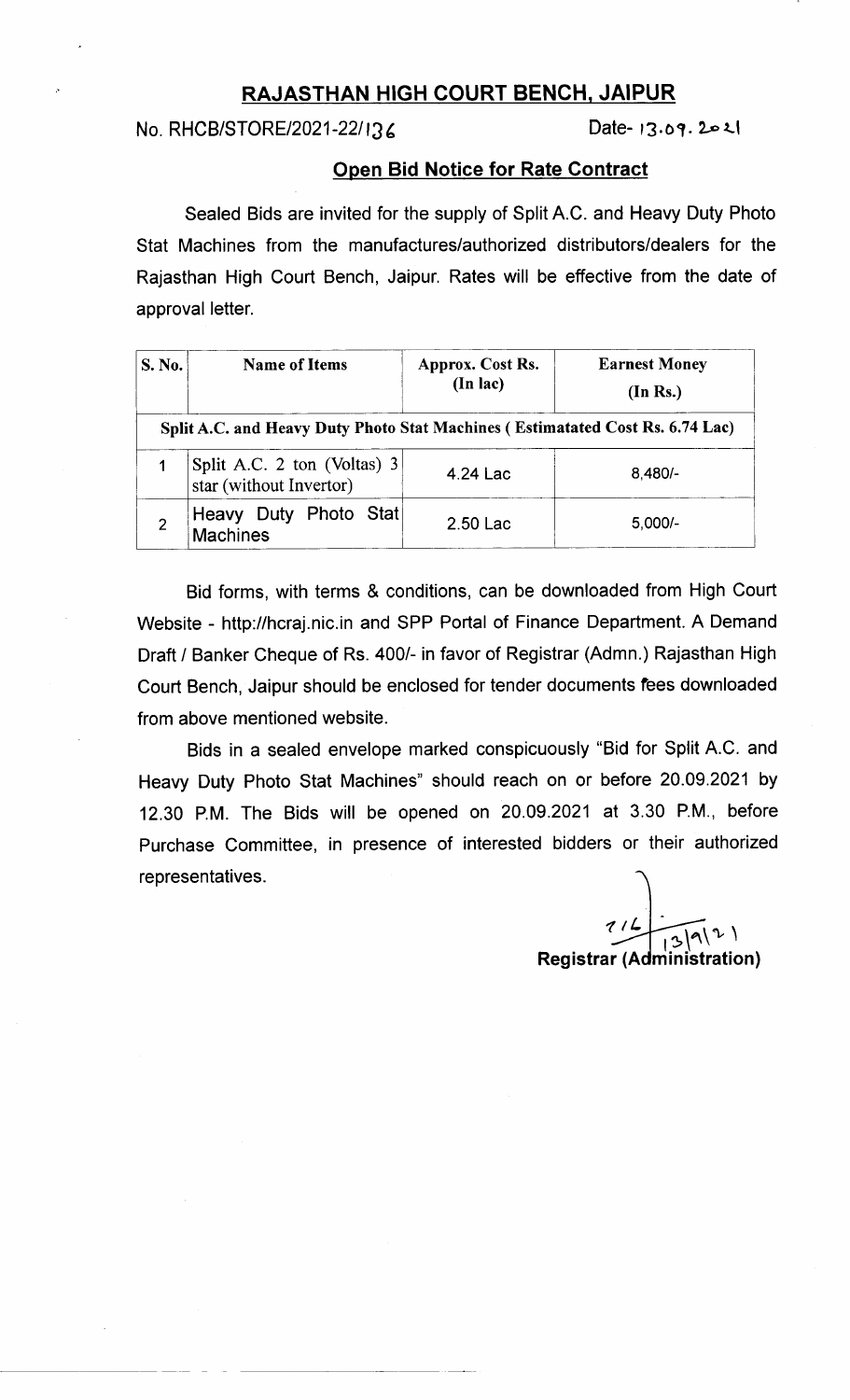Bid form for:- SplitA.C. and Heavy Duty Photo Stat Machines Bid form fee: Rs. 400/-

# RAJASTHAN HIGH COURT BENCH. JAIPUR

 $BID - FORM$ 

l.Bid for (Mention name of item / items).......

2.Name and postal address of the firm submitting tender

3.Address to Registrar (Administration), Rajasthan High Court Bench, Jaipur

4.Reference

5. The tender fee amounting to Rs. 400/- has been deposited vide DD No. ................. dated .................Or Bankers Chaque no............,. dated.................. is enclosed.

6.We agree to abide by all the conditions mentioned in Bid Notice No. RHCB/STORE/2021-221 ...............Dated ............... .... and also the further condition of the said Bid Notice given in the attached sheets (all the pages of which have been signed by us in token of our acceptance of the term mentioned therein).

7. The rates for the supply of items and the quantity to be supplied noted against each are as under :-

| <b>Split A.C. and Heavy Duty Photo Stat Machines</b> |                                                                                                                                                                                                                                                                                                                                                                                                                                                                                                                                                                                                                                                                   |           |                            |                                                                        |  |  |
|------------------------------------------------------|-------------------------------------------------------------------------------------------------------------------------------------------------------------------------------------------------------------------------------------------------------------------------------------------------------------------------------------------------------------------------------------------------------------------------------------------------------------------------------------------------------------------------------------------------------------------------------------------------------------------------------------------------------------------|-----------|----------------------------|------------------------------------------------------------------------|--|--|
| Sr.<br>No.                                           | <b>Name of Items with Brand</b>                                                                                                                                                                                                                                                                                                                                                                                                                                                                                                                                                                                                                                   | Unit      | <i>Approx</i><br>Req. Qty. | <b>Offered Price</b><br>(Incl.<br><b>Applicable</b><br>Taxes) per unit |  |  |
| 1                                                    | Split A.C. 2 ton (Voltas) 3 star<br>without Invertor<br>with Stabilizer $5KVA + Stand$ for Outer +<br><b>Installation charges</b>                                                                                                                                                                                                                                                                                                                                                                                                                                                                                                                                 | Per Piece | 8                          |                                                                        |  |  |
| $\overline{2}$                                       | <b>Heavy Duty Photo Stat Machines</b><br><b>Specifications</b><br><b>Speed</b> : A4-50cpm, Legal-40cpm, $10.1$ ,<br>Control panel display : 10.1 inch colour<br>touch panel, Paper Size : A3 wide (12x18),<br>Paper Capacity : 1200 sheets standard,<br>Warm Up time: 16 sec. Or less, Memory:<br>5GB, Hard Disk: 500 GB or above, Zoom:<br>25-400%, Continuous<br>copy:<br>9,999,<br>Document feeder capacity: 100 sheets,<br><b>Monthly volume capacity</b> : 1.5 lakh copies,<br><b>Network Printer: Yes, Network Scanner:</b><br>Yes, Scan to pen drive : Yes, Machine Life :<br>30 lakh copies, Warranty : 5 years, Voice<br><b>Assist: Yes, Tandom Copy</b> | Per Piece | 1                          |                                                                        |  |  |

8. The rates quoted above are valid for one year from the date of approval letter. The period can be extended with mutual agreement consent as per rules.

9. Bank Draft/Bankers Cheque No. drawn on ................... (Name of Banker) and date ................. for Rs. .............. to cover earnest money is enclosed.

10. GST Registration Certificate is submitted herewith.

l1 . Declaration of manufacturer/Dealer etc.. is also enclosed.

Signature of tenderer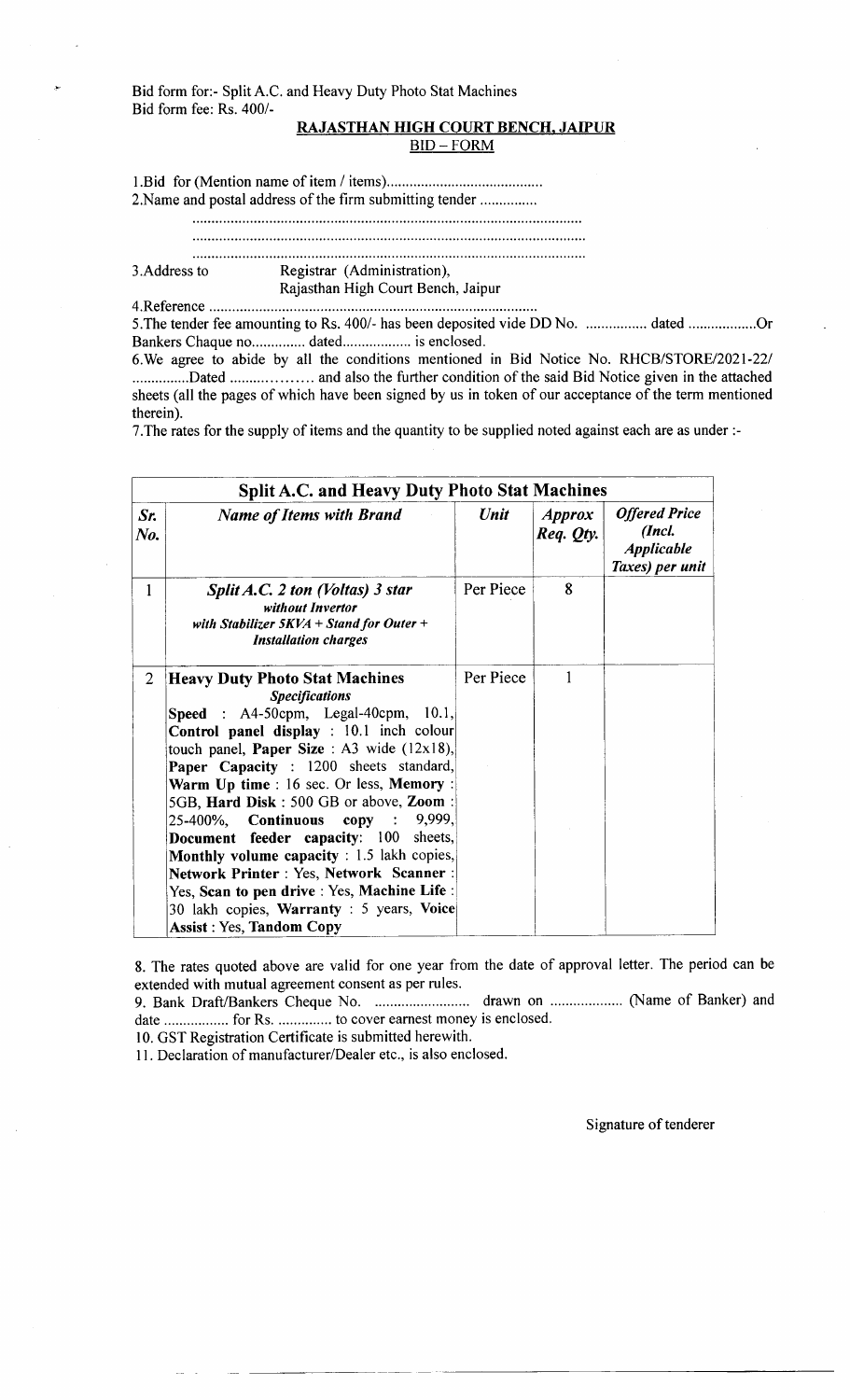### BID conditions

Note: Bidder should read these conditions carefully and comply strictly while sending their bid.

- 1. Bid must be enclosed in a properly sealed envelope according to the directions given in the tender notice.
- 2. Firm should be registered under GST Act. Prevalent in the state where his business is located & GST registration No. should be quoted, CGST & SGST should be mentioned separately.
- 3. Bid forms shall be filled in ink or typed. Bid filled in pencil shall not be considered. The bidder shall sign the bid form at each page and at the end in token of acceptance of all the terms and conditions of the bid.
- 4. The bid evaluation committee shall correct arithmetical errors in substantially responsive bids, on the following basis, namely :-
- (a) if there is a discrepancy between the unit price and the total price that is obtained by multiplying the unit price and quantity, the unit price shall prevail and the total price shall be corrected, unless in the opinion of the bid evaluation committee there is an obvious misplacement of the decimal point in the unit price, in which case the total price as quoted shall govern and the unit price shall be corrected ;
- (b) if there is an error in a total corresponding to the addition or subtraction of subtotals, the subtotals shall prevail and the total shall be corrected; and
- (c) if there is a discrepancy between words and figures, the amount in words shall prevail, unless the amount expressed in words is related to an arithmetic error, in which case the amount in figures shall prevail subject to clause (a) and (b) above.
- 5. All rates quoted must be FOR Jaipur and should include all incidental charges which should be shown separately. In case of local supplies the rates should include all taxes, and no cartage or transportation charges will be paid by the Govemment and the delivery of the goods shall be given at the premises of Purchase Committee. The rates, therefore, should be exclusive of local tax, in case goods to be purchased are for the purpose of resale or use as manufacture of any goods for sale, the rates shall be inclusive of local tax. In the former case, a certificate in the prescribed form will be furnished along with the supply order.
- 6. Price Preference: 1[Price preference will be given to the goods produced or manufactured by Industries of Rajasthan over goods produced or manufactured by Industries outside Rajasthan as per Purchase of Stores (Preference to Industries of Rajasthan) Rules, 1995.) ]
- <sup>7</sup>. Validity: Bids shall be valid for a period of 90 days from the date of opening of Bid.
- 8. The approved supplier shall be deemed to have carefully examined the conditions, specifications, etc., of the goods to be supplied. If he has any doubts as to the meaning of any portion of these conditions or of the specification, etc., he shall get clarifications from the concerned office, before filing the Bid.
- 9. The contractor shall not assign or sub-let his contract or any substantial part thereof to any other agency.
- 10. Specifications:
- (i) The articles supplied shall strictly conform to the specifications, enclosed with the bid form.
- (ii) Warranty/ Guarantee clause : The bidder would give guarantee that the goods/stores/articles would continue to conform to the description and quality as specified for a period of one year from the date of delivery of the said goods / stores / articles to be purchased and that notwithstanding the fact that the purchaser may have inspected and /or approved the said goods/stores/articles, if during the aforesaid period of.30 days /months, the said goods/stores/articles be discovered not to conform to the description and quality aforesaid or have determined (the decision of the Purchase Committee in that behalf will be final and conclusive), the purchaser will be entitled to reject the said goods stores/articles or such portion thereof as may be discovered not to conform to the said description and quality, on such rejection the goods / articles / stores will be at the seller's risk and all the provisions relating to rejection of goods, etc., shall apply. The bidder shall, if so called upon to do, replace the goods, etc., or such portion thereof as is rejection by the Purchase Committee, otherwise the bidder shall pay such damage as may arise by reason of the breach of the condition herein contained. Nothing herein contained shall prejudice any other right of the Purchase Officer in that behalf under this contract or otherwise.
- (iii)In case of machinery and equipment also, guarantee will be given as mentioned in clause( ii) above and the bidder shall during the guarantee period replace the parts if any and remove any manufacturing defect if found during the above period so as to make machinery and equipments operative. The bidder shall also replace machinery and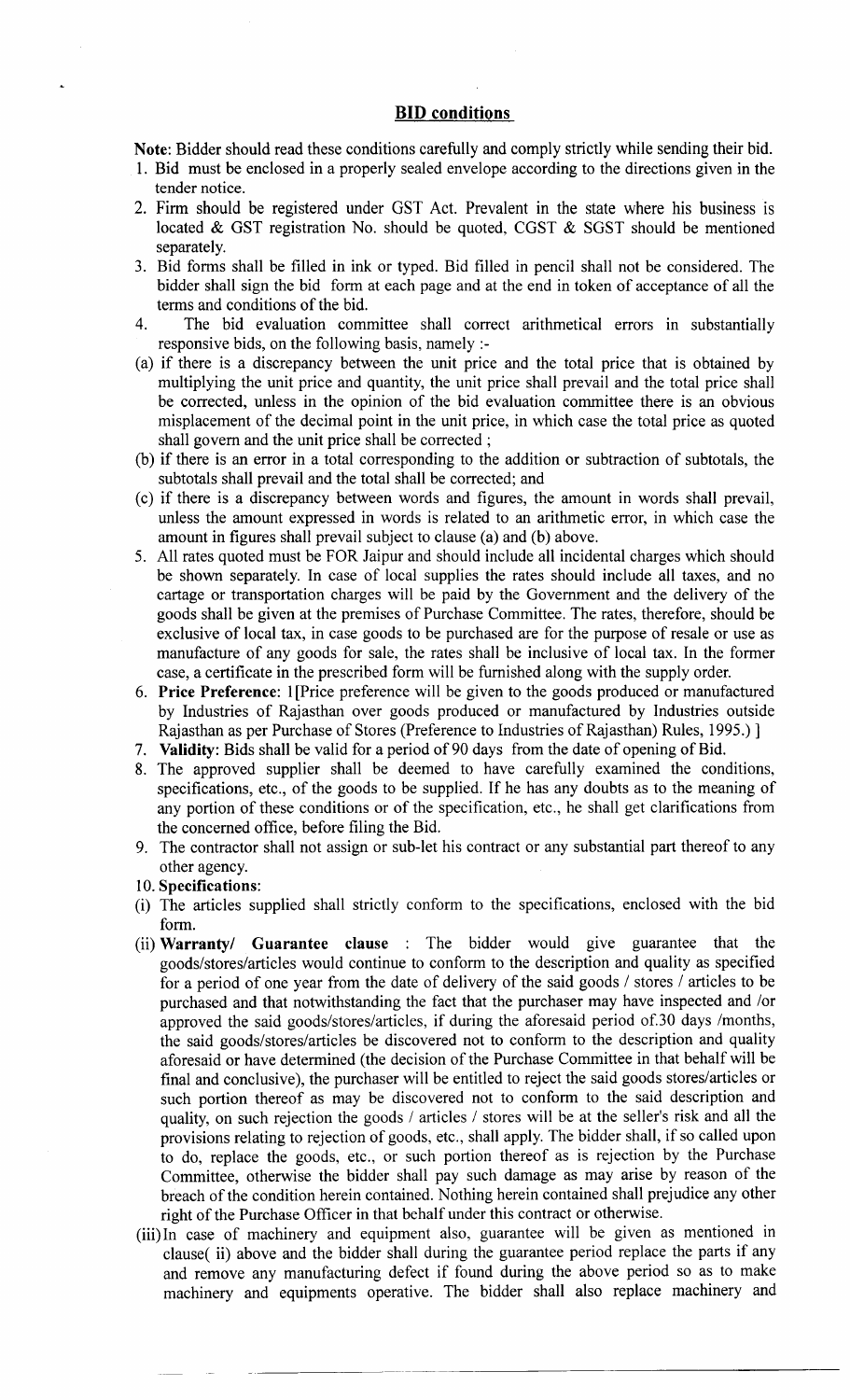equipments in case it is found defective which cannot be put to operation due to manufacturing defect, etc.

- (iv) In case of machinery and equipment specified by the Purchase Committee the bidder shall be responsible for canying out annual maintenance and repairs on the terms and conditions as may be agreed. The bidder shall also be responsible to ensure adequate regular supply of spare parts needed for a specific type of machinery and equipments whether under their annual maintenance and repairs rate contract or otherwise. In case of change of model he will give sufficient notice to the Purchase Committee who may like to purchase spare parts from them to maintain the machinery and equipments in perfect condition.
- <sup>I</sup>l. Inspection:
- (a) The Purchase Committee or his duly authorized representative shall, at all reasonable time, have access to the suppliers premises and shall have the power, at all reasonable time, to inspect and examine the materials and workmanship of the goods/equipment/machineries during manufacturing process or afterwards as may be decided.
- (b) The bidder shall furnish complete address of the premises of his office, godown and workshop where inspection can be made together with name and address of the person who is to be contacted for the purpose. In case of those dealers who have newly entered in business, a letter of introduction from their bankers will be necessary
- 12. Supplies when received shall be subject to inspection to ensure whether they confirm to the specifications.
- 13. Rejection:
- (i) Anicles not approved during inspection or testing shall be rejected and will have to be replaced by the bidder at his own cost within the time fixed by the Purchase Officer.
- (ii) If, however, due to exigencies of Govemment work, such replacement either in whole Orin part, is not considered feasible, the Purchase Officer after giving an opportunity to the bidder of being heard, shall for reasons to be recorded, deduct a suitable amount from the approved rates. The deduction so made shall be final.
- 14. The rejected articles shall be removed by the bidder within 15 days of intimation of rejection, after which Purchase Officer shall not be responsible for any loss, shortage or damage and shall have the right to dispose of such articles as he thinks fit, at the bidder's risk and on his account.
- 15. The bidder shall be responsible for the proper packing so as to avoid damage under normal conditions of transport by sea, rail and road and delivery of the material in good condition to the consignee at destination. In the event of any loss, damage, breakage or leakage or any shortage the bidder shall be liable to make good such loss and shortage found at the checking/ inspection of the materials by the consignee. No extra cost on such account shall be admissible.
- 16. The contract for the supply, can be repudiated at any time by the Purchase Officer, if the supplies are not made to his satisfaction after giving an opportunity to the bidder of being heard and recording of the reasons for repudiation.
- 17. Direct or indirect canvassing on the part of the bidder or his representative will be <sup>a</sup> disqualification.
- 18. Delivery period: The bidder whose bid is accepted shall arrange supplies within the period as mentioned in Purchase order.
- (i) Extent of quantity  $-$  Repeat orders : If the orders are placed in excess of the quantities shown in bid. The bidder shall be bound to meet the required supply. Repeat orders may also be placed on the rate and conditions given in the bid provided that the repeat orders are up to 50% of the quantity originally purchased and the period is not more than one month from the date of expiry of agreement. If the bidder fails to do so, the Purchase Officer shall be free to arrange for the balance supply by limited bid or otherwise and the extra cost incurred shall be recoverable from the bidder.
- (ii) If the Purchase Officer does not purchase any of the tendered articles or purchases less than the quantity indicated in the bid form, the bidder shall not be entitled to claim any compensation.

### 19. Bid Security:

(a) Bid Security declaration letter will be taken instead of bid security.

- 20. Agreement and performance Security :
	- (i) Successful bidder will have to execute an agreement within a period of 7 days of receipt of order alongwith performance security equal to 2.5% of the value of the stores for which bids are accepted.
	- (ii) No interest will be paid by the department on the security money.
	- (iii) The forms of security money shall be as Fixed Deposit.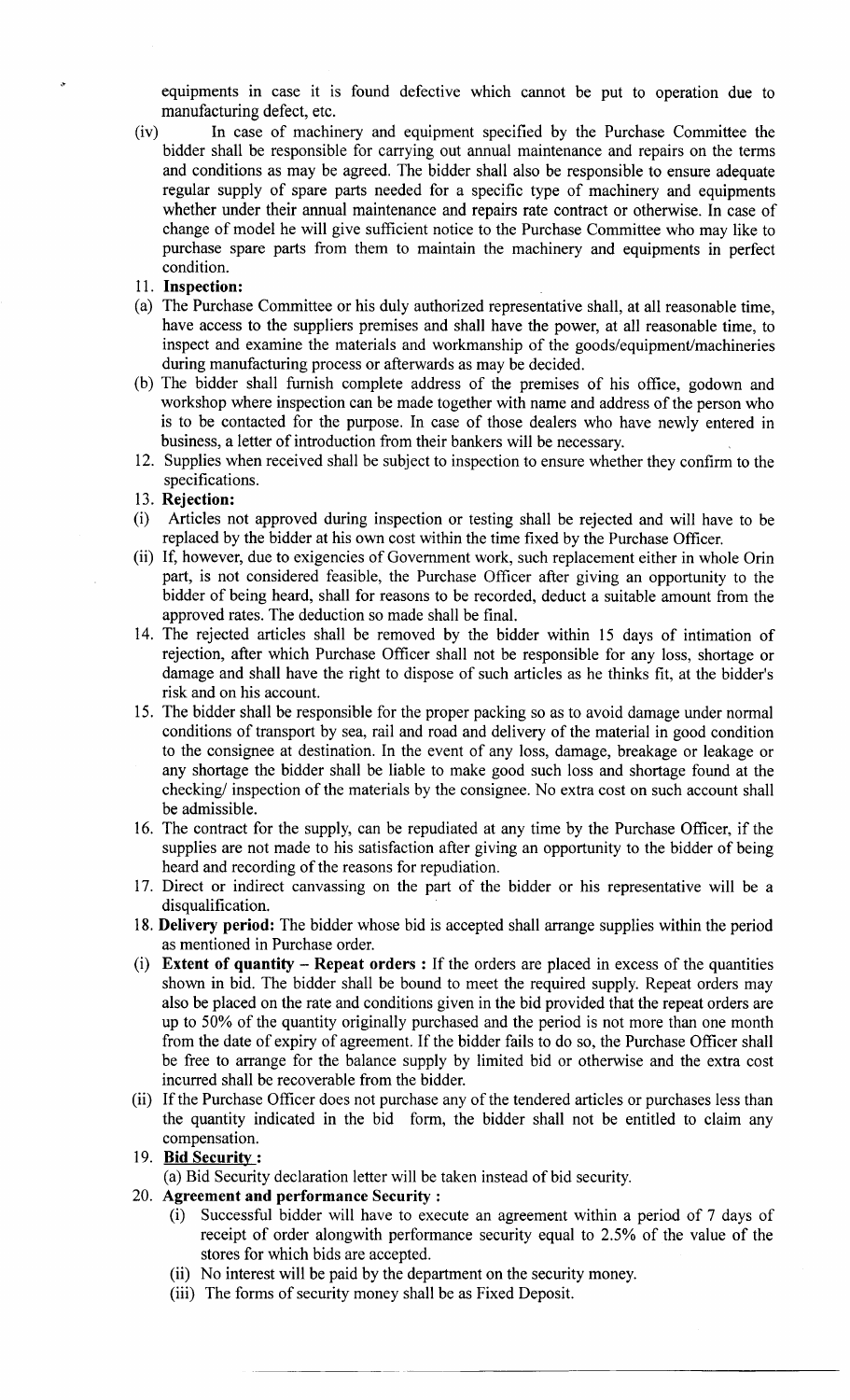- (iv) The security money shall be refunded after the expiry of contract on satisfactory completion of the same or after the expiry of the period of guarantee if any, whichever is later and after satisfied there are no dues outstanding against the bidder.
- (2) (i) Firms registered with the Director of Industries Rajasthan in respect of stores for which they are registered, subject to their furnishing the registration in original form the Director of Industries or a self attached Photostat copy will be partially exempted from bid security and shall pay security deposit at the rate of 0.5% of the estimated value of bid.] as per rules.
- (ii) Central Government and Government of Rajasthan's Undertakings will be exempted from furnishing security amount.
- (3) Forfeiture of performance Security : Security amount in full or part may be forfeited in the following cases :-
- (a) When any terms and conditions of the contract is breached.
- (b) When the bidder fails to make complete supply satisfactorily.
- (c) Notice of reasonable time will be given in case of forfeiture of security deposit. The decision of the Purchase Officer in this regard shall be final.
- (4) The expenses of completing and stamping the agreement shall be paid by the bidder and the department shall be furnished free of charge with one executed stamped counter part of the agreement.
- (ii) Liquidated damages : In case of extension in the delivery period with liquidated damages the recovery shall be made on the basis of following percentages of value of Stores with the bidder has failed to supply :-
- (1) (a) delay up to one fourth period of the prescribed delivery period  $2\frac{1}{2}\%$
- (b) delay exceeding one fourth but not exceeding half of the prescribed period 5%.
- (c) delay exceeding half but not exceeding three fourth of  $7\frac{1}{2}\%$  the prescribed period.
- (d) delay exceeding three fourth of the prescribed period. 10%
- (2) Fraction of a day in reckoning period of delay in supplies shall be eliminated if it is less than half a day.
- (3) The maximum amount of liquidated damages shall be 10%.
- (4) If the supplier requires an extension of time in completion of contractual supply on account of occurrence of any hindrance, he shall apply in writing to the authority, which has placed the supply order, for the same immediately on occurrence of the hindrance but not after the stipulated date of completion of supply.
- (5) Delivery period may be extended with or without liquidated damages if the delay in the supply of goods is on account of hindrances beyond the control of the bidder.
- 21. Recoveries: Recoveries of liquidated damages, short supply, breakage, rejected articles shall ordinary be made from bills. Amount may also be withheld to the extent of short supply, breakages, rejected articles and in case of failure in satisfactory replacement by the supplier along with amount of liquidated damages shall be recovered from his dues and security deposit available with the department. In case recovery is not possible recourse will be taken under Rajasthan PDR Act or any other law in force.
- 22. The Purchase Officer reserves the right to accept any bid not necessarily the lowest, reject any bid without assigning any reasons and accept bid for all or anyone or more of the articles for which bidder has been given or distribute items of stores to more than one firm/supplier.
- 23. The bidder shall furnish the following documents along with the original bid :-
	- (i) Bid security declaration letter.
	- (ii) GST Registration Certificate.
	- (iii) PAN Number.
	- (iv) Firm Registration Certificate.
	- (v) Certificate of authorized dealership.
- 24. If any dispute arise out of the contract with regard to the interpretation, meaning and breach of the terms of the contract, the matter shall be referred to by the Parties to the Head of the Department who will appoint his senior most deputy as the Sole Arbitrator of the dispute who will not be related to this contract and whose decision shall be final.
- 25. All legal proceedings, if necessary arise to institute may by any of the parties (Govemment of Contractor) shall have to be lodged in courts situated in Rajasthan and not elsewhere.
- 26. All papers/pages of bid conditions must be signed by the bidders.
- 27. (i) Any Change in the constitution of the firm, etc, shall be notified forth with by the supplier in writing to the procuring entity and such change shall not relieve any former member of the firm, etc., from any liability under the contract.
	- (ii) No new partner/partners shall be accepted in the firm by the supplier in respect of the rate contract unless he/ they agree to abide by all its terms, conditions and deposit with the purchase officer a written agreement to this effect. The supplier receipt for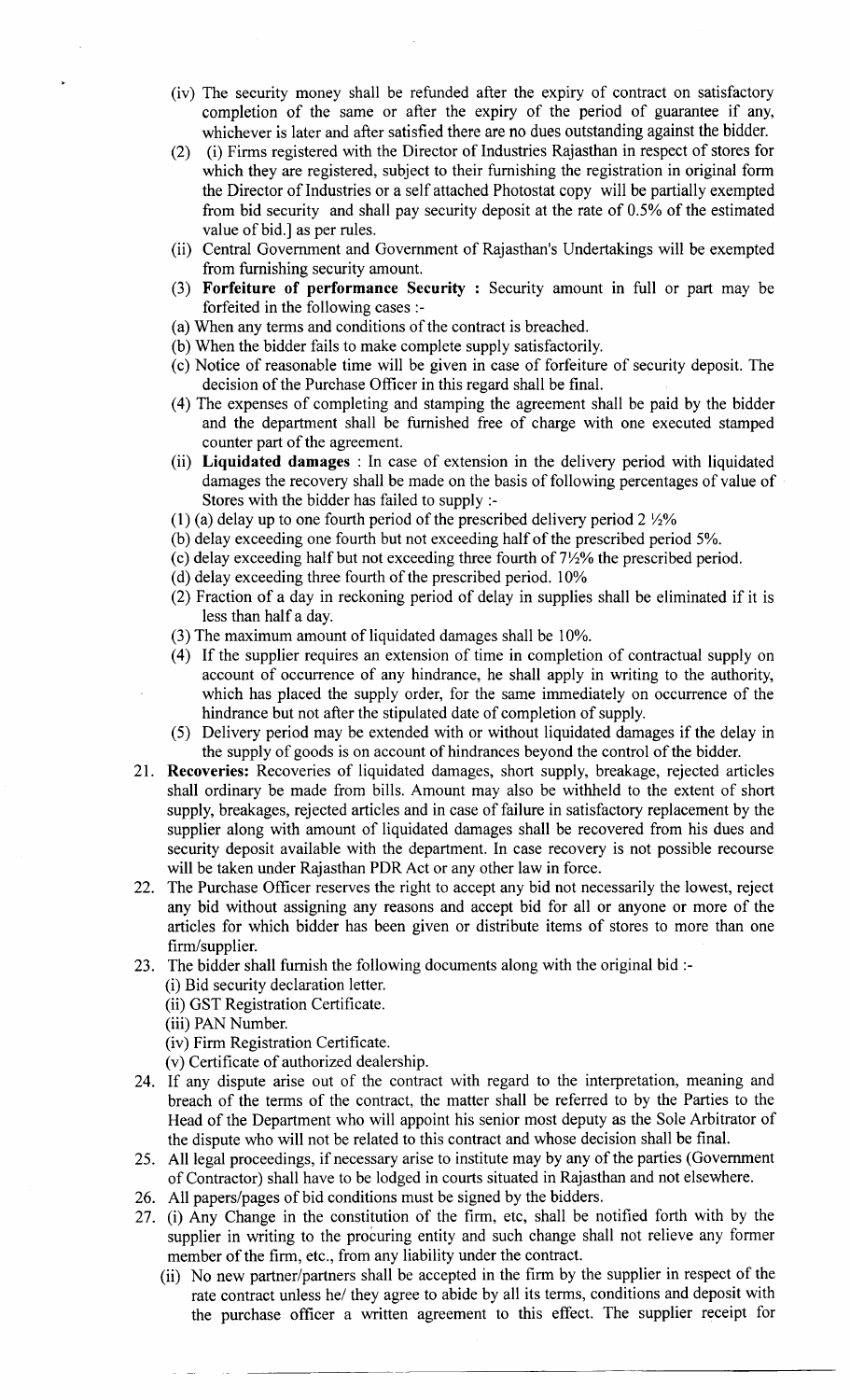acknowledgment of that of any partners subsequently accepted as above shall bind all of them and will be sufficient discharge for any of the contract.

- 28. The bidders must have certification, from ISO 9001: 2008, ISO 14001:2004 & OHSAS 18001:2007 or from the Govt. Agencies who certifying the product.
- 29. The bidders shall have a local sales & service office at Jaipur. Address and details of contact person to be attached.
- 30. Only Original Equipment Manufacturer (OEM) or their authorized dealer can be participate in the bid. In case of dealer, Authorization certificate form the manufacturer shall be submitted along with the bid.<br>The bidder shall provide doc
- 31. The bidder shall provide documents supporting the Original Equipment Manufacture (OEM) facility.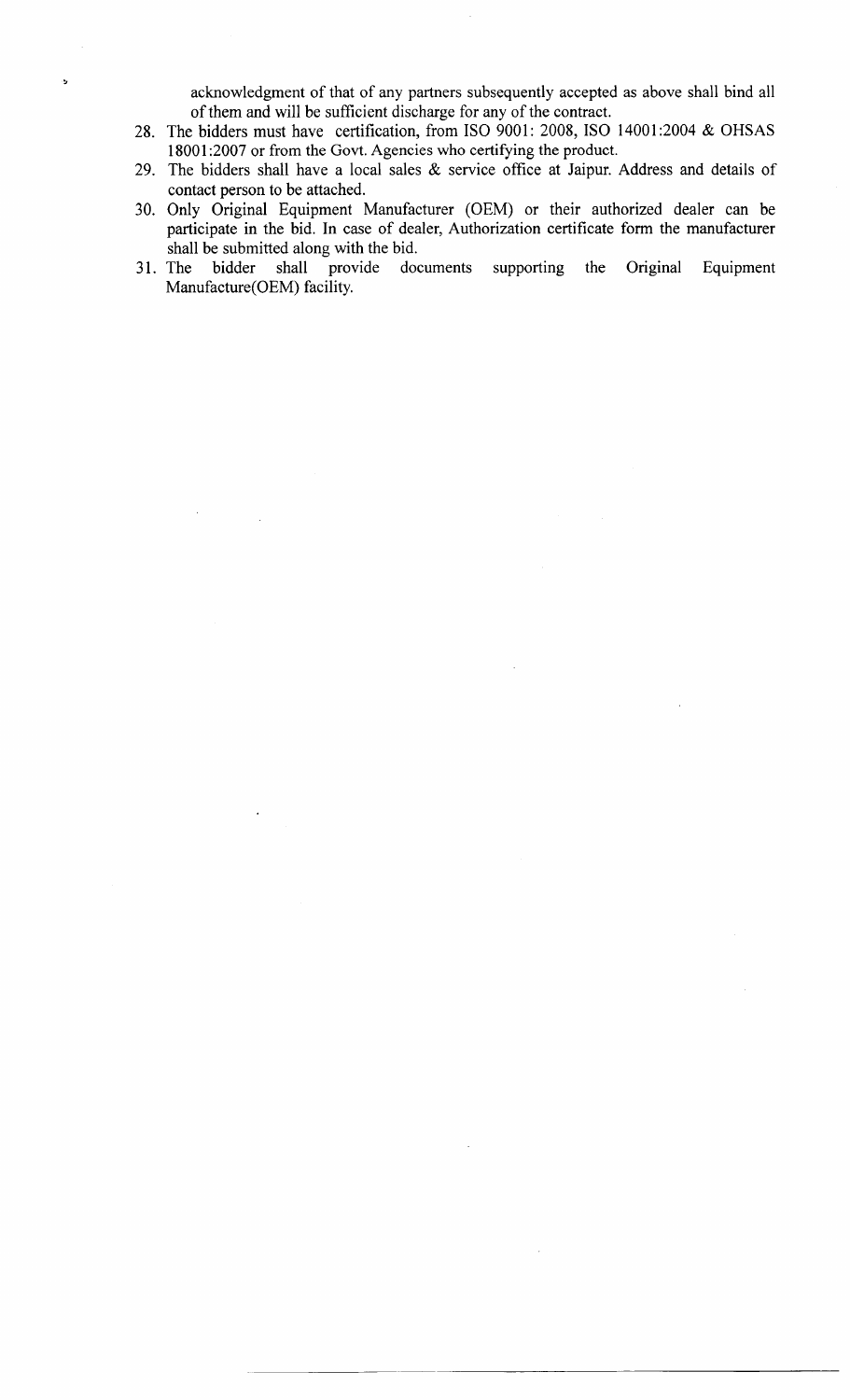# Annexure A : Compliance with the Code of Integrity and No Conflict of Interest

Any person participating in a procurement process shall -

- (a) not offer any bribe, reward or gift or any material benefit either directly or indirectly in exchange for an unfair advantage in procurement process or to otherwise influence the procurement process;
- (b) not misrepresent or omit that misleads or attempts to mislead so as to obtain a financial or other benefit or avoid an obligation;
- not indulge in any collusion, Bid rigging or anti-competitive behavior to impair the transparency, fairness and progress of the procurement process; (c)
- not misuse any information shared between the procuring Entity and the Bidders with an intent to gain unfair advantage in the procurement process; (d)
- not indulge in any coercion including impairing or harming or threatening to do the same, directly or indirectly, to any Party or to its property to influence the procurement process; (e)
- not obstruct any investigation or audit of a procurement process; (f)
- disclose conflict of interest, if any; and (e)
- disclose any previous transgressions with any Entity in India or any other country during the last three years or any debarment by any other procuring entity. (h)

#### Conflict of Interest:-

The Bidder participating in a bidding process must not have a Conflict of Interest.

A Conflict of Interest is considered to be a situation in which a party has interests that could improperly influence that party's performance of official duties or responsibilities, contractual obligations, or compliance with applicable laws and regulations.

i. A Bidder may be considered to be in Conflict of Interest with one or more parties in <sup>a</sup> bidding process if, including but not limited to:

- a. have controlling partners/ shareholders in common; or
- b. receive or have received any direct or indirect subsidy from any of them; or
- c. have the same legal representative for purposes of the Bid; or
- d. have a relationship with each other, directly or through common third parties, that puts them in a position to have access to information about or influence on the Bid of another Bidder, or influence the decisions of the Procuring Entity regarding the bidding process; or
- e. the Bidder participates in more than one Bid in a bidding process. Participation by <sup>a</sup> Bidder in more than one Bid will result in the disqualification of all Bids in which the Bidder is involved. However, this does not limit the inclusion of the same subcontractor, not otherwise participating as a Bidder, in more than one Bid; or
- f. the Bidder or any of its affiliates participated as a consultant in the preparation of the design or technical specifications of the Goods, Works or Services that are the subject of the Bid; or
- g. Bidder or any of its affrliates has been hired (or is proposed to be hired) by the Procuring Entity as engineer-in-charge/ consultant for the contract,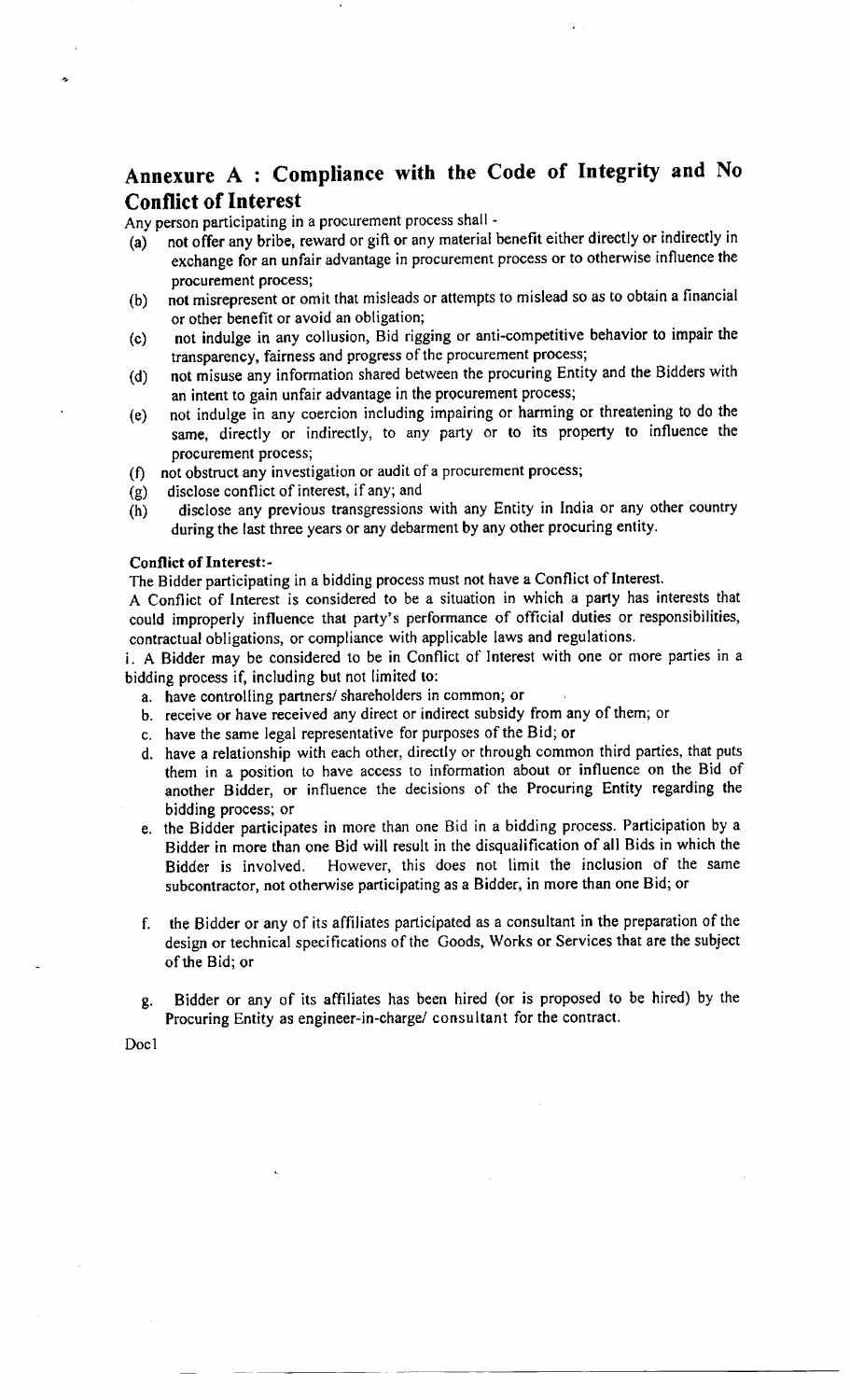# Annexure B : Declaration by the Bidder regarding Qualifications

#### Declaration bv the Bidder

In relation to my/our Bid submitted to .............................. for procurement of in response to their Notice Inviting Bids No'. . . Dated............... I/we hereby declare under Section 7 of Rajasthan Transparency in Public Procurement Act, 2012, that:

- l. I/we possess the necessary professional, technical, financial and managerial resources and competence required by the Bidding Document issued by the Procuring Entity;
- 2. llwe have fulfilled my/our obligation to pay such of the taxes payable to the Union and the State Government or any local authority as specified in the Bidding Document;
- 3. I/we are not insolvent, in receivership, bankrupt or being wound up, not have my/our affairs administered by a court or a judicial officer, not have my/our business activities suspended and not the subject of legal proceedings for any of the foregoing reasons;
- 4. l/we do not have, and our directors and officers not have, been convicted of any criminal offence related to my/our professional conduct or the making of false statements or misrepresentations as to my/our qualifications to enter into a procurement contract within a period of three years preceding the commencement of this procurement process, or not have been otherwise disqualified pursuant to debarment proceedings;
- 5. l/we do not have a conflict of interest as specified in the Act, Rules and the Bidding Document, which materially affects fair competition;

Date: Place:

ŧ

Signature of bidder Name: Designation: Address: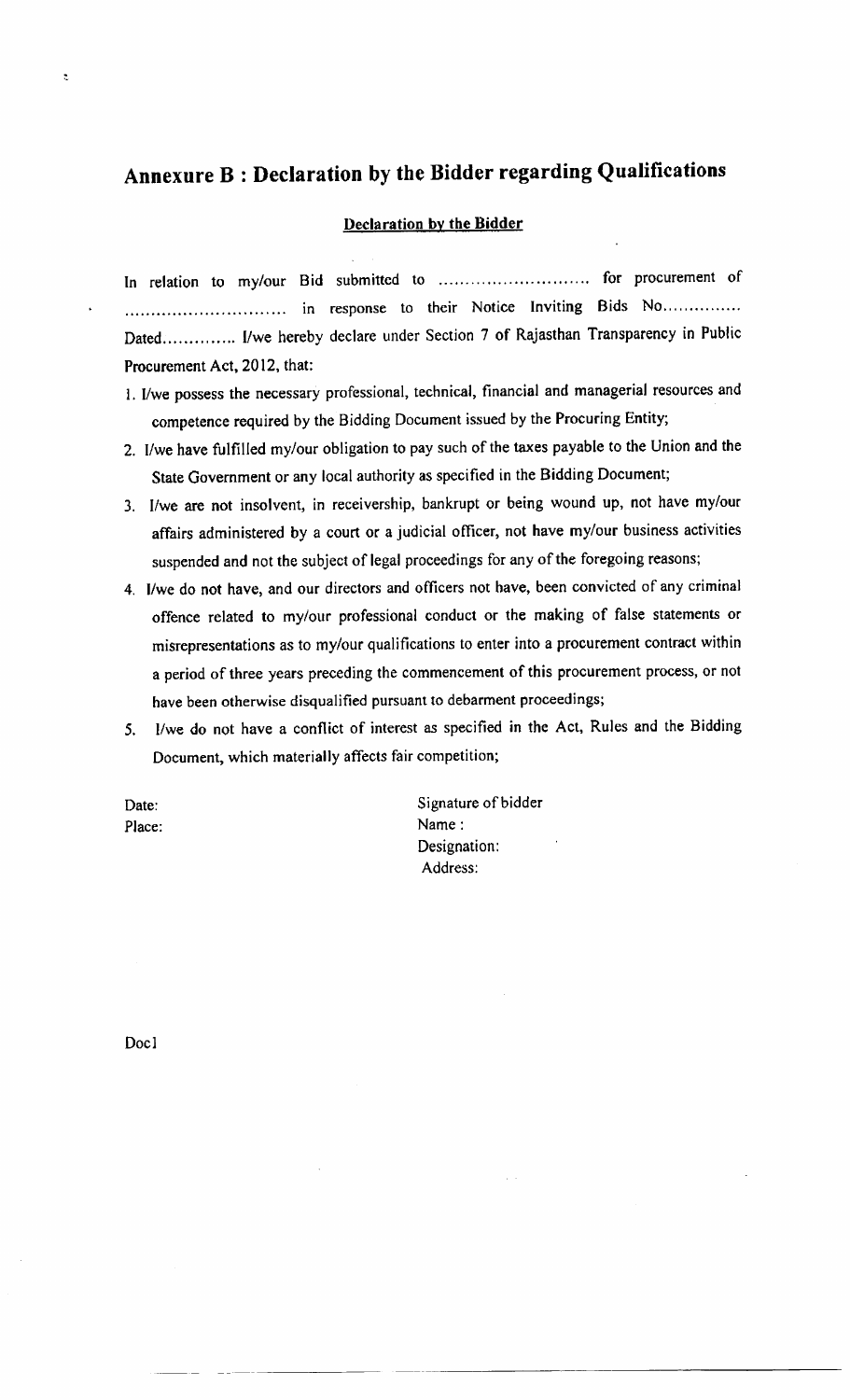# Annexure C : Grievance Redressal during Procurement Process

| The designation and address of the First Appellate Authority is  |  |
|------------------------------------------------------------------|--|
| The designation and address of the Second Appellate Authority is |  |
| (1) Filing an appeal                                             |  |

If any Bidder or prospective bidder is aggrieved that any decision, action or omission of the Procuring Entity is in contravention to the provisions of the Act or the Rules or the Guidelines issued thereunder, he may file an appeal to First Appellate Authority, as specified in the Bidding Document within a period of ten days from the date of such decision or action, omission, as the case may be, clearly giving the specific ground or grounds on which he feels aggrieved:

Provided that after the declaration of a Bidder as successful the appeal may be filed only by a Bidder who has participated in procurement proceedings:

Provided further that in case a Procuring Entity evaluates the Technical Bids before the opening of the Financial Bids, an appeal related to the matter of Financial Bids may be filed only by a Bidder whose Technical Bid is found to be acceptable.

- (2) The officer to whom an appeal is filed under para (1) shall deal with the appeal as expeditiously as possible and shall endeavour to dispose it of within thirty days from the date of the appeal.
- (3) If the officer designated under para (l) fails to dispose of the appeal filed within the period specified in para (2), or if the Bidder or prospective bidder or the Procuring Entity is aggrieved by the order passed by the First Appellate Authority, the Bidder or prospective bidder or the Procuring Entity, as the case may be, may file a second appeal to Second Appellate Authority specified in the Bidding Document in this behalf within fifteen days from the expiry of the period specified in para (2) or of the date of receipt of the order passed by the First Appellate Authority, as the case may be.

### (4) Appeal not to lie in certain cases

No appeal shall lie against any decision of the Procuring Entity relating to the following matters, namely:-

- (a) determination of need of procurement;
- (b) provisions limiting participation of Bidders in the Bid process;
- (c) the decision of whether or not to enter lnto negotiations;
- (d) cancellation of a procurement process;
- (e) applicability of the provisions of confidentiality.

### (5) Form of Appeal

- (a) An appeal under para (l) or (3) above shall be in the annexed Form along with as many copies as there are respondents in the appeal.
- (b) Every appeal shall be accompanied by an order appealed against, if any, affidavit verifying the facts stated in the appeal and proof of payment of fee.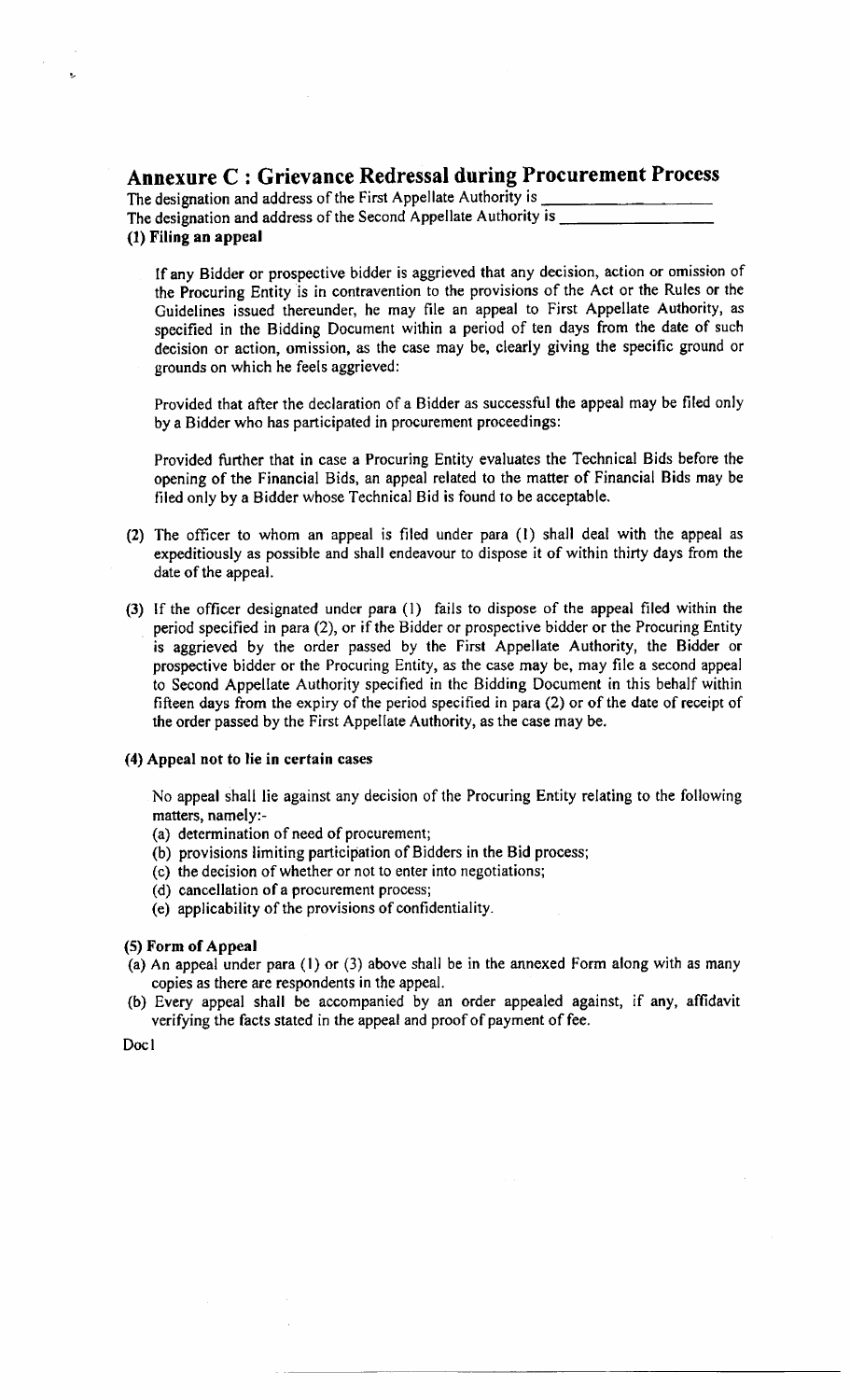- (c) Every appeal may be presented to First Appellate Authority or Second Appellate Authority, as the case may be, in person or through registered post or authorised representative.
- (6) Fee for filing appeal

Ë

- (a) Fee for first appeal shall be rupees two thousand five hundred and for second'appeal shatl be rupees ten thousand, which shall be non-refundable.
- (b) The fee shall be paid in the form of bank demand draft or banker's cheque of a Scheduled Bank in India payable in the name of Appellate Authority concerned.

### (7) Procedure for disposal of appeal

- (a) The First Appellate Authority or Second Appellate Authority, as the case may be, upon filing of appeal, shall issue notice accompanied by copy of appeal, affidavit and documents, if any, to the respondents and fix date of hearing.
- (b) On the date fixed for hearing, the First Appellate Authority or Second Appellate Authority, as the case may be, shall,-
	- (i) hear all the parties to appeal present before him; and
	- (ii) peruse or inspect documents, relevant records or copies thereof relating to the matter.
- (c) After hearing the parties, perusal or inspection of documents and relevant records or copies thereof relating to the matter, the Appellate Authority concerned shall pass an order in writing and provide the copy of order to the parties to appeal free of cost.
- (d) The order passed under sub-clause (c) above shall also be placed on the State Public Procurement Portal.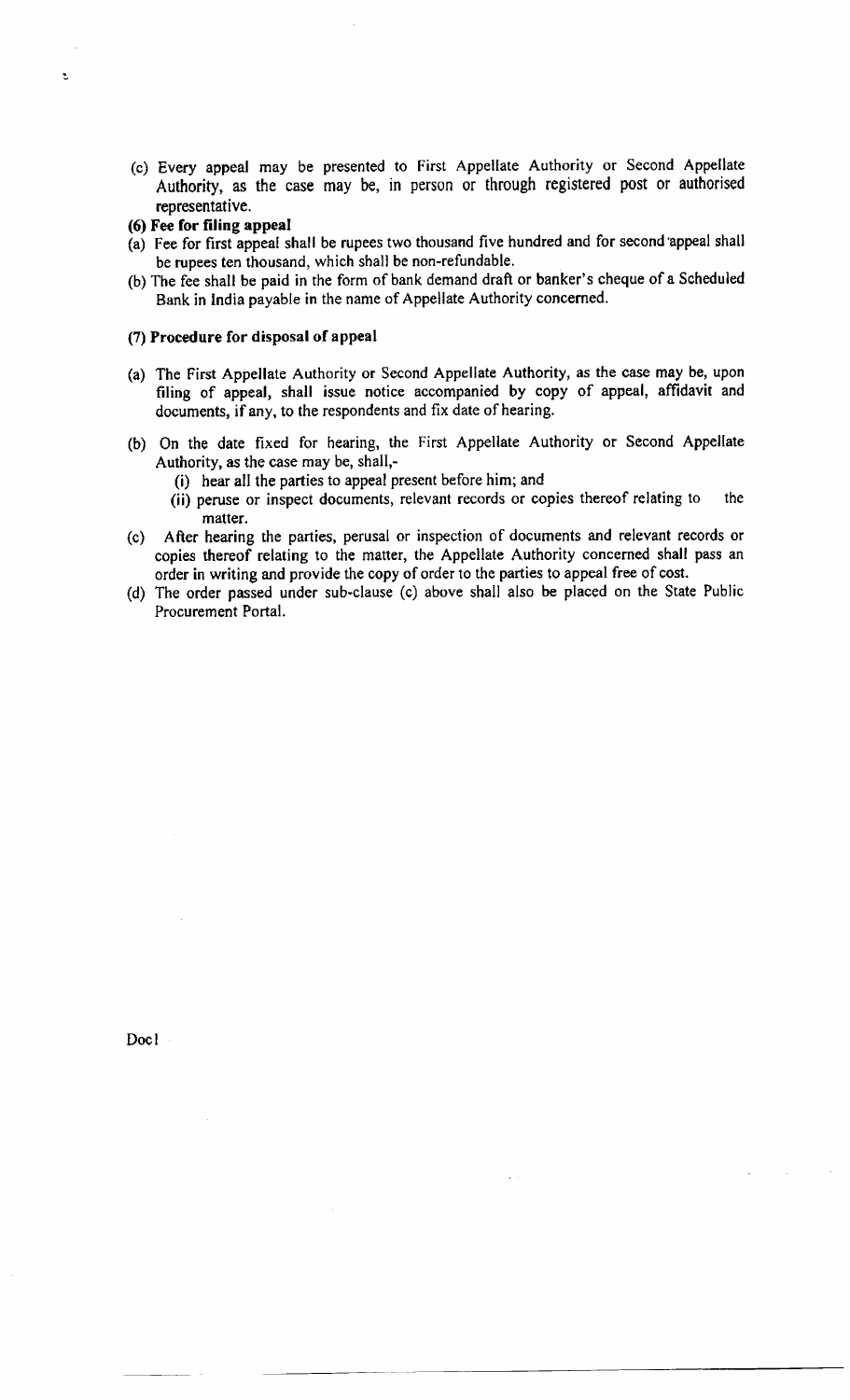FORM No. I

[See rule <sup>831</sup>

### Memorandum of Appeal under the Rajasthan Transparency in Public Procurement Act,2012

Appeal No ..........of ........... Before the ... ... (First / Second Appellate Authority)

- l. Particulars of appellant:
- (i) Name of the appellant:
- (ii) Official address, if anY:
- (iii) Residential address:

2. Name and address of the respondent(s):

(i)  $(ii)$  $(iii)$ 3. Number and date of the order appealed against and name and designation of the officer / authority who passed the order (enclose copy), or a statement of a decision, action or omission of the Procuring Entity in contravention to the provisions of the Act by which the appellant is aggrieved: 4. If the Appellant proposes to be represented by a representative, the name and postal address of the representative: 5. Number of affidavits and documents enclosed with the appeal: 6. Grounds of appeal (Supportcd by an affidavit) Prayer:7. Place Date. Appellant's Signature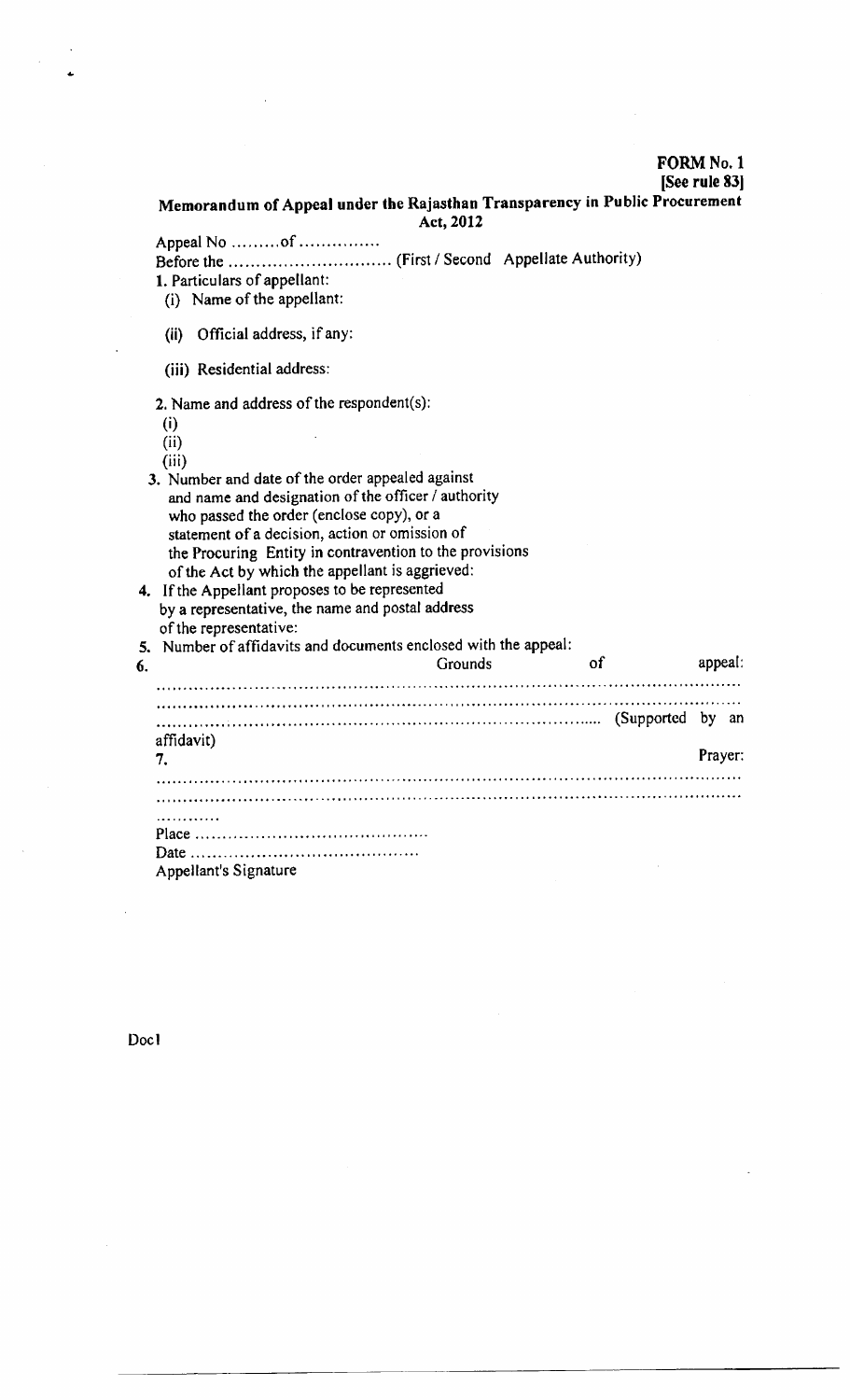# Annexure D : Additional conditions of Contract 1. Correction of arithmetical errors

Provided that a Financial Bid is substantially responsive, the Procuring Entity will correct arithmetical errors during evaluation of Financial Bids on the following basis:

- i. if there is a discrepancy between the unit price and the total price that is obtained by multiplying the unit price and quantity, the unit price shall prevail and the total price shall be corrected, unless in the opinion of the Procuring Entity there is an obvious misplacement of the decimal point in the unit price, in which case the total price as quoted shall govern and the unit price shall be corrected;
- ii. if there is an error in a total corresponding to the addition or subtraction of subtotals, the subrotals shall prevail and the total shall be corrected; and
- iii. if there is a discrepancy between words and figures, the amount in words shall prevail, unless the amount expressed in words is related to an arithmetic error, in which case the amount in figures shall prevail subject to (i) and (ii) above.

If the Bidder that submitted the lowest evaluated Bid does not accept the correction of errors, its Bid shall be disqualified and its Bid Security shall be forfeited or its Bid Securing Declaration shall be executed.

#### 2. Procuring Entity's Right to Vary Quantities

(i) At the time of award of contract, the quantity of Goods, works or services originally specified in the Bidding Document may be increased or decreased by a specified percentage, but such increase or decrease shall not exceed twenty percent, of the quantity specified in the Bidding Document. It shall be without any change in the unit prices or other terms and conditions of the Bid and the conditions of contract.

(ii) If the Procuring Entity does not procure any subject matter of procurement or procures less than the quantity specified in the Bidding Document due to change in circumstances, the Bidder shall not be entitled for any claim or compensation except otherwise provided in the Conditions of Contract.

(iii) In case of procurement of Goods or services, additional quantity may be procured by placing a repeat order on the rates and conditions of the original order. However, the additional quantity shall not be more than 25% of the value of Goods of the original contract and shali be within one month from the date of expiry of last supply. If the Supplier fails to do so, the Procuring Entity shall be free to arrange for the balance supply by limited Bidding or otherwise and the extra cost incurred shall be recovered from the Supplier.